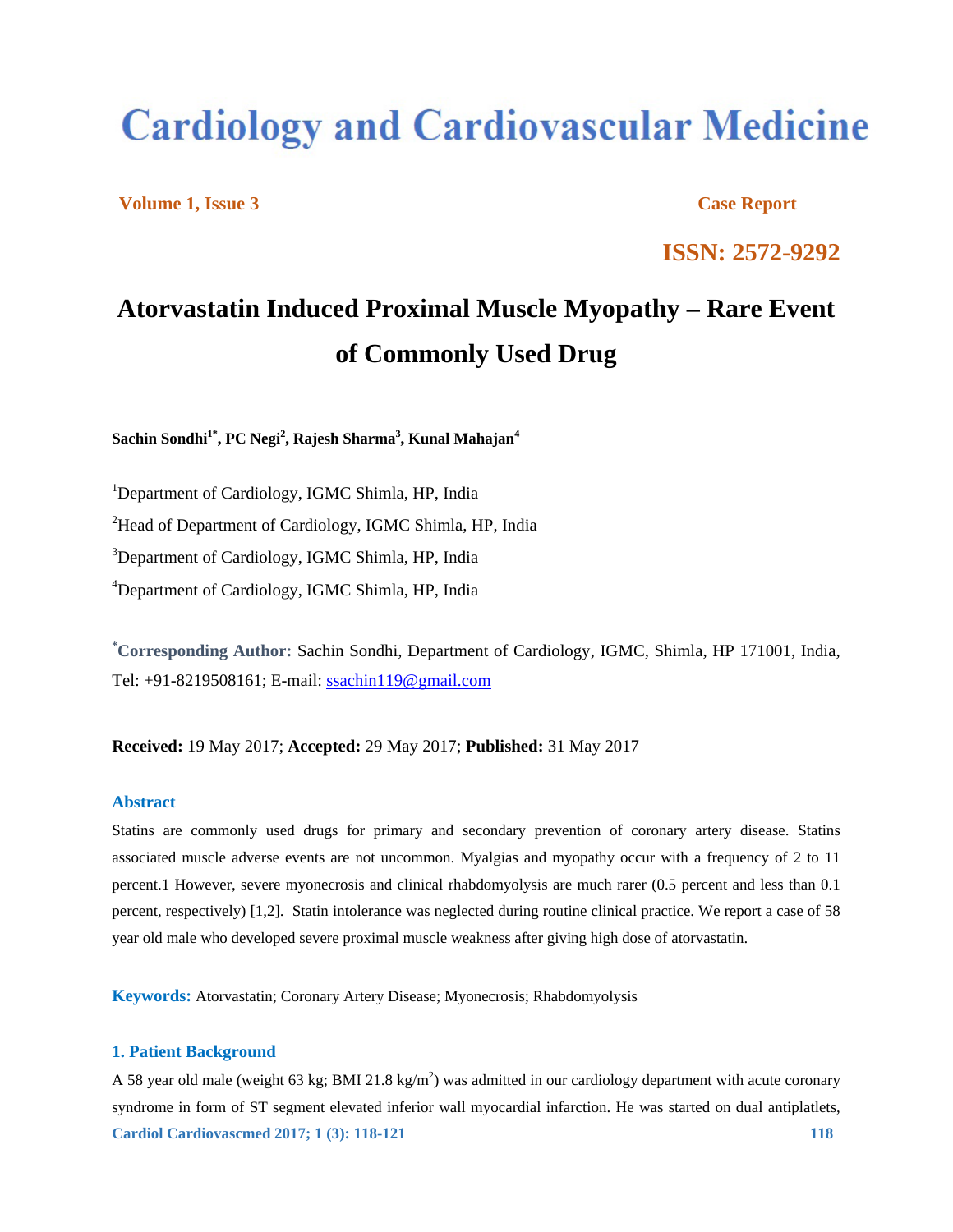beta blockers, anticoagulation and 80mg of atorvastatin. After 3 weeks of discharge, he brought on stretcher in our OPD. On reviewing history, he had difficulty in getting up from sitting position and difficuility in raising arms above the head. He was admitted and through neurological examination done which revealed decrease in power of the proximal muscles of hips and shoulder, severe tenderness present on deep palpation. Power of distal muscles of the extremities was normal. His general physical examination, higher mental functions, cranial nerves, sensory system and all deep tendon reflexes are normal. On investigation, he had FBS 87mg/dl, HB 13gm%, SGOT-351 IU, SGPT-251, Bilirubin 1.2mg/dl, Urea 31mg/dl, creatinine 0.9mg/dl, ESR 120 mm at 1<sup>st</sup> hour, CRP 74 mg/l ( $\leq$ 5 mg/l), Calcium 9.8 mg/dl, phosphorous 2.8 mg/dl, Potassium 4.2meq/l, TSH 1.6 uIU/ml, vitamin D 11ng/ml (30- 100ng/ml), CPK 2985 U/L (< 170 U/L), urine examination was normal. He had vitamin D deficiency, raised inflammatory markers and more than 10 times raised CPK, raised liver enzymes.

Possibility of inflammatory myopathy (polymyositis) vs statin induced myopathy was kept. His atorvastatin was stopped and given injectable vitamin D cholicalciferol (600000 IU). After 2 weeks he came to OPD, his weakness was improved he had no difficuility in walking. His lab parameters revealed normalization of CPK 35 U/L, ESR 26 mm at 1sr hour, CRP 10 mg/l, SGOT 21 IU, SGPT 18 IU. So the final diagnosis of atorvastatin induced myopathy was kept with vitamin D deficiency. He was started on 10mg rosuvastatin for secondary prevention coronary artery disease. He was doing well on subsequent follow up visits.

#### **2. Discussion**

Terminology around statin-associated adverse muscle events is variable and has changed over time. Statin intolerance as defined by 2014 National Lipid Association Statin Muscle Safety Task Force: [3]

**Myalgia** – A symptom of muscle-discomfort, including muscle aches, soreness, stiffness, tenderness, or cramps with or soon after exercise, with a normal creatine kinase (CK) level. Myalgia symptoms can be described as similar to what would be experienced with a viral syndrome such as influenza.

- Myopathy Muscle weakness (not due to pain), with or without an elevation in CK level.
- **Myositis** Muscle inflammation.
- **Myonecrosis** Elevation in muscle enzymes compared with either baseline CK levels (while not on statin therapy) or the upper limit of normal that has been adjusted for age, race, and sex:

•Mild – Threefold to 10-fold elevation in CK.

•Moderate – 10-fold to 50-fold elevation in CK.

•Severe – 50-fold or greater elevation in CK.

 **Clinical rhabdomyolysis** – Defined by the Task Force as myonecrosis with myoglobinuria or acute renal failure (an increase in serum creatinine of least 0.5 mg/dL [44 micromol/L]).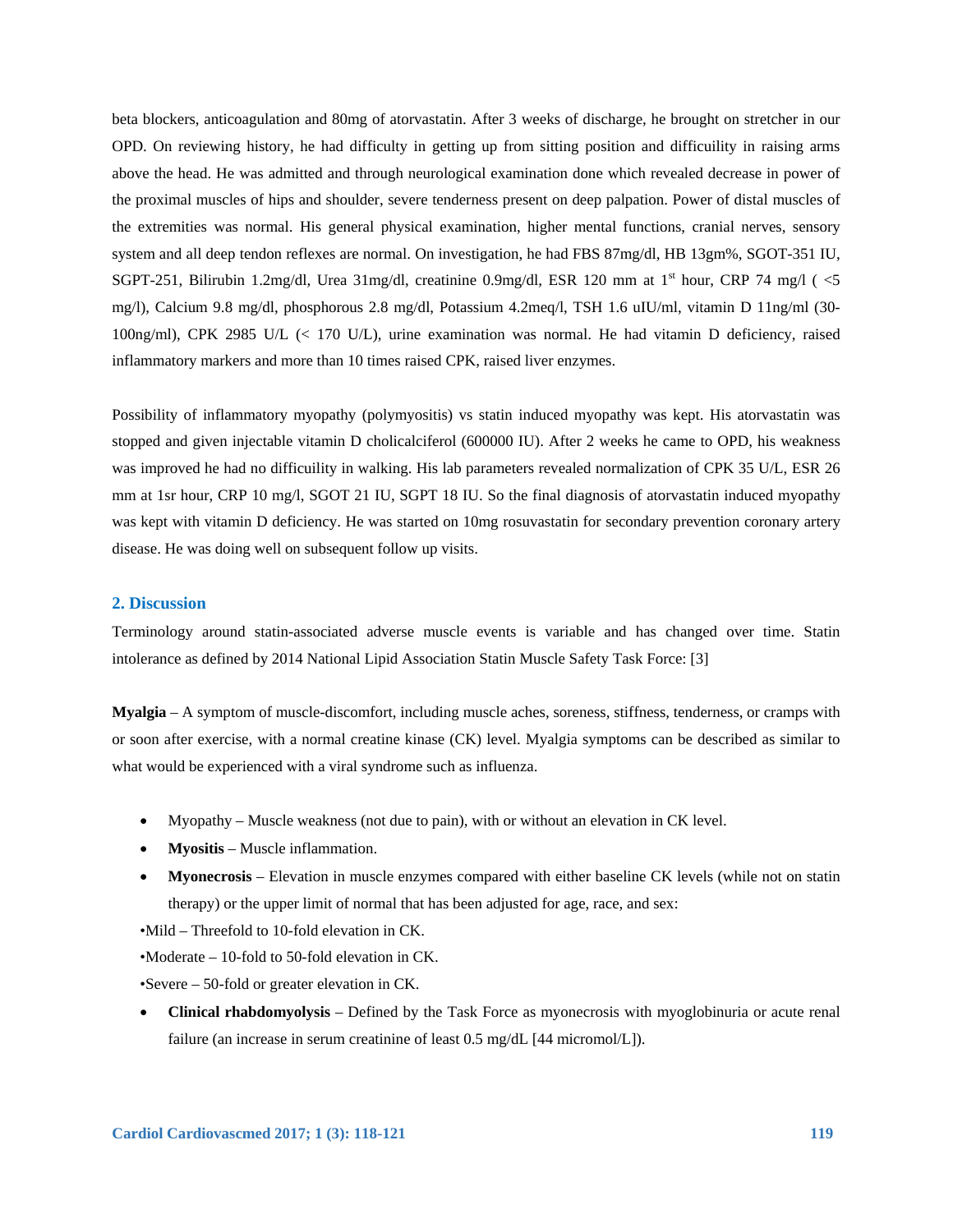The risk of muscle injury is substantially increased when taking a statin that is extensively metabolized by cytochrome P450 3A4 (lovastatin, simvastatin, atorvastatin) together with a drug that interferes with CYP3A4. Pravastatin, fluvastatin, rosuvastatin, and pitavastatin are preferred when concurrent therapy with a strong inhibitor of CYP3A4 cannot be avoided [4,5]. Risk factors associated with development of statin intolerance are old age, female sex, lean body mass, chronic kidney disease, vitamin D deficiency, Hypothyrodism [6]. CYP3A4 inhibitors like diltiazem, verapamil. Amiodarone, Protease inhibitors, cyclosporine, grape fruit juice should be avoided with statins. Concomitant use of fibrates and niacin with statins increase the risk for statin induced myopathy. The diagnosis of symptomatic statin myopathy with laboratory abnormalities (ie, elevated serum CK) is typically straightforward and based on a temporal association for both onset with initiation of statin therapy and resolution with statin withdrawal. However, some patients can have muscle symptoms from statin therapy without an elevation in serum CK, and it can then be difficult to be certain whether muscle symptoms are due to statin therapy. The onset of muscle symptoms is usually within weeks to months after the initiation of statin therapy, but may occur at any time during treatment [7].

CPK levels monitoring not routinely required in patients on statin therapy. It is useful to obtain a baseline CK level for reference purposes prior to starting statin therapy. Patients treated with statins should be alerted to report the new onset of myalgias or weakness. In patients who develop evidence of muscle toxicity while on statin therapy, Assess for drug interactions, and if none is noted, check vitamin D and thyroid function status. Pravastatin and fluvastatin appear to have much less intrinsic muscle toxicity than other statins. In patients who are unable to tolerate daily dosing, dose should be decreased and trial of alternate-day or less frequent dosing (one to two times weekly) of statin therapy ( alternate day dosing). There was no role of administering Coenzyme Q10 (CoQ10) for treatment or prevention of statin myopathy. Now a days PCSK9 inhibitors like evolucumab studied in Fourier trial are routinely prescribed for primary and secondary prevention of high risk patients who are statin intolerant [8].

### **References**

- 1. Grundy SM. Can statins cause chronic low-grade myopathy? Ann Intern Med 137 (2002): 617.
- 2. Graham DJ, Staffa JA, Shatin D, et al. Incidence of hospitalized rhabdomyolysis in patients treated with lipidlowering drugs. JAMA 292 (2004): 2585.
- 3. Rosenson RS, Baker SK, Jacobson TA, et al. An assessment by the Statin Muscle Safety Task Force: 2014 update. J Clin Lipidol 8 (2014): S58.
- 4. Chatzizisis YS, Koskinas KC, Misirli G, et al. Risk factors and drug interactions predisposing to statin-induced myopathy: implications for risk assessment, prevention and treatment. Drug Saf 33 (2010): 171.
- 5. Martin J, Krum H. Cytochrome P450 drug interactions within the HMG-CoA reductase inhibitor class: are they clinically relevant? Drug Saf 26 (2003): 13.
- 6. Mancini GB, Tashakkor AY, Baker S, et al. Diagnosis, prevention, and management of statin adverse effects and intolerance: Canadian Working Group Consensus update. Can J Cardiol 29 (2013): 1553.